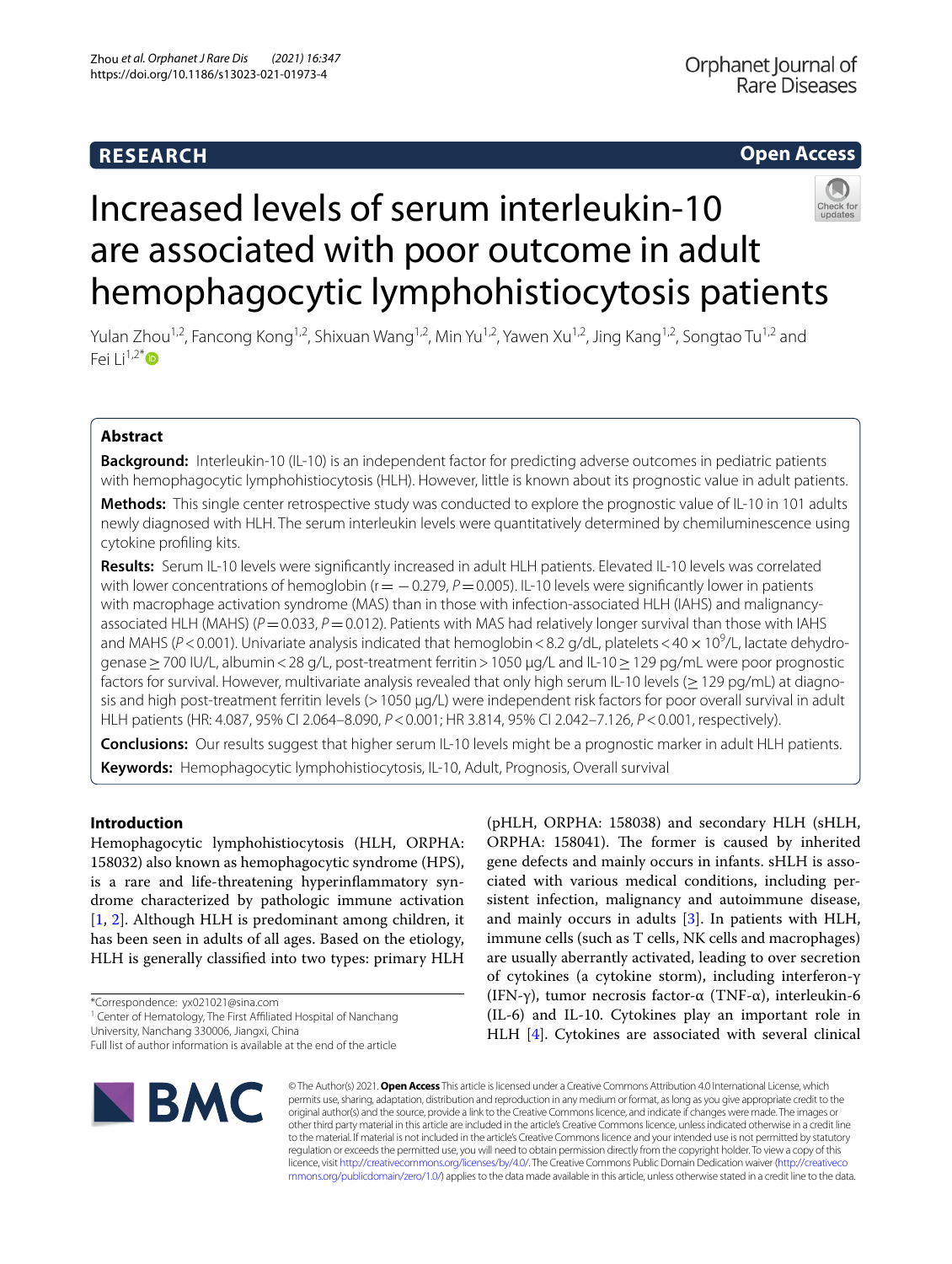features, including prolonged fever, hepatosplenomegaly, cytopenia, coagulopathy, liver damage and hyperferritinemia. IL-10 is an important  $T$  helper  $2$  (Th2) cytokine expressed by numerous cells of the innate and adaptive arms of the immune system, identifed as a molecule that limits infammation and supports humoral immune responses [\[5](#page-5-4)]. It regulates the balance between infammatory and humoral responses [\[6](#page-5-5)]. IL-10 may increase the progression of HLH. Yang et al. [[7\]](#page-5-6) discovered that IL-10 may contribute to cytopenias in HLH. Luo et al. [\[8](#page-5-7)] found that an increased level of IL-10 at diagnosis was an independent prognostic factor for predicting adverse outcomes in HLH. While most studies have focused on pediatric HLH, the role of IL-10 in adult HLH has rarely been reported. In this retrospective study, 101 Chinese adults with HLH were evaluated to determine the patterns of IL-10 and elucidate the relationship between IL-10 and the clinical characteristics of adult patients with HLH.

## **Patients and methods**

## **Patients**

A total of 246 adult patients diagnosed with HLH between January 2015 and July 2020 at the First Afliated Hospital of Nanchang University were reviewed retrospectively. The inclusion criteria for HLH patients were based on the HLH-2004 diagnostic guidelines [\[9](#page-5-8)]. Patients who had undergone cytokine measurement at diagnosis were considered. Demographic, clinical and laboratory data were recorded in all study participants. Exclusion criteria included exposure to immunosuppressive therapy before hospitalization and incomplete medical data. Follow-up was performed by reviewing medical records or making phone calls to the patients and their next of kin. The overall survival (OS) was estimated from the date of diagnosis to the date of death or last follow-up (July 5, 2020).

#### **Detection of cytokines**

Serum samples that were collected at diagnosis were used for the measurement of serum cytokines. The levels of IL-1β, IL-8 and IL-10 were measured with cytokine profling kits (Siemens Healthcare (Pty) Ltd.) using the Immulite® 1000 Immunoassay System (Siemens Healthcare (Pty) Ltd) according to the manufacturer's instructions.

#### **Statistical analysis**

Numerical data were expressed as mean  $\pm$  SD or median with interquartile range. Categorical variables were expressed as numbers and percentages. Continuous variables were compared using the t test or Mann–Whitney U tests. Categorical variables were analyzed using the chi-square test or Fisher's exact test. Cytokines and routine laboratory parameters were defned as dichotomous variables based on median as the cut-off point according to previous studies  $[10]$  $[10]$ . The correlation between laboratory tests and various cytokines was determined by Spearman's rank correlation analysis. Survival outcomes were estimated using the Kaplan–Meier method and compared with the log-rank test. Multivariate Cox analysis (hazard ratios (HR) and 95% CI) was used to identify the independent prognostic variables for OS. A *P* value<0.05 was considered statistically signifcant. Analyses were performed using SPSS software (version 24).

## **Results**

## **Characteristics of the enrolled participants**

Of 246 adult patients with HLH, 101 (55 males, 46 females) met the inclusion criteria for analysis. The median age was 49 years (range 18–89 years). Among the enrolled patients were 50 with infection-associated HLH (IAHS), 42 with malignancy-associated HLH (MAHS) and 9 with macrophage activation syndrome (MAS) (Additional fle [1](#page-5-10): Fig. 1). Patients in this cohort received the HLH-94/04 regimen, DEP regimen (doxorubicin-etoposide-methylprednisolone), or simple glucocorticoid therapy to control their symptoms. They received the treatment protocol best suited for the etiology of the HLH and supportive care. Epstein-Barr virus (EBV) was the most frequent etiology in IAHS patients (37/50, 74.0%). Most MAHS patients presented with lymphoma (38/42, 90.5%). The median follow-up time was 4.0 months (range 0.2–48.2 months). At the time of the last follow-up (July 5, 2020), 58 patients (57.4%) had died. Comparisons of demographic and clinical characteristics between HLH patients who survived and those who died are shown in Additional fle [1](#page-5-10): Table 1. Neutrophil counts, platelet counts and hemoglobin levels were signifcantly lower in patients who died compared to those who survived. The median OS of the entire cohort was 5.0 months. There were significant differences in prognosis among the three groups. Patients with MAS had relatively longer survival compared to those with IAHS and MAHS. Patients with MAHS had the shortest median survival (3.4 months, Fig. [1\)](#page-2-0).

## **Clinical manifestations and laboratory fndings**

All patients presented with a history of one week to two months of high-grade fever (median 21 days, range 7 to 82 days), with temperature fuctuating from 38.5 to 41.0 °C. Common clinical features of HLH included splenomegaly (86/101, 85.14%), hepatomegaly (28/101, 27.7%) and lymphadenopathy (67/101, 66.3%). Cytopenias (afecting at least 2 of 3 lineages in the peripheral blood) were found in 58.4% (59/101) of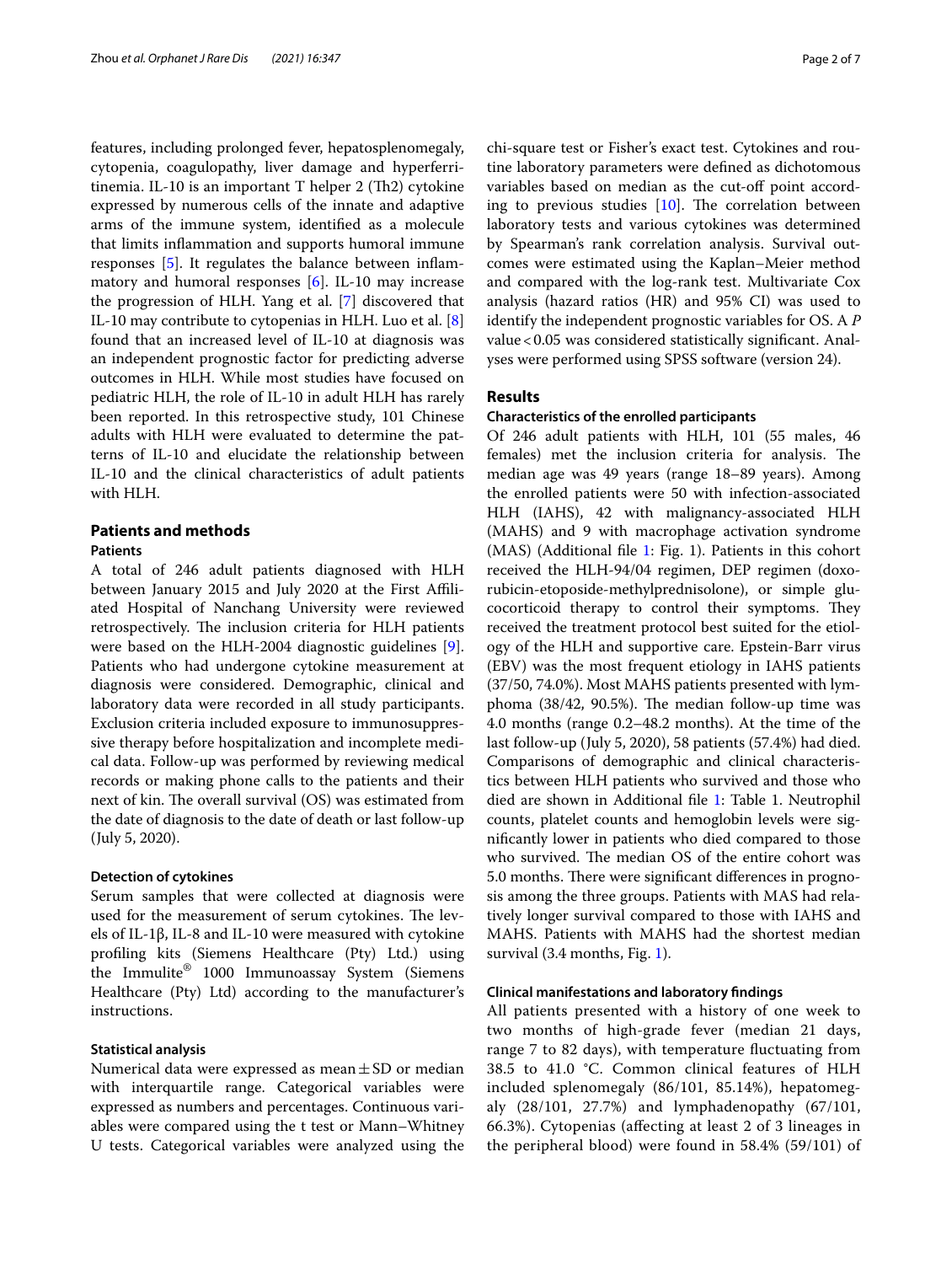

<span id="page-2-0"></span>patients. Neutropenia (< $1.0 \times 10^9$ /L), anemia (< $90 \text{ g/L}$ ) and thrombocytopenia  $\left( < 100 \times 10^9/\text{L} \right)$  occurred in 53.5% (54/101), 57.4% (58/101), and 82.2% (83/101) of patients, respectively. Most patients presented with abnormal liver function: elevated aspartate aminotransferase (AST) (> 50 U/L, 70/101, 69.3%), alanine aminotransferase (ALT) (> 50 U/L, 73/101, 72.3%), total bilirubin  $(>17.1 \text{ mmol/L}, 43/101, 42.6%)$  and lactate dehydrogenase (LDH) (> 300 IU/L, 93/101, 92.1%). Hyperferritinemia ( $\geq$  500 μg/L) was documented in all patients, with 77.2% (78/101) of patients having a ferritin concentration higher than 2000 ng/mL. Other laboratory fndings included hypofbrinogenemia (< 1.5 g/L, 40/101, 39.6%), hypertriglyceridemia (> 3 mmol/L, 36/101, 35.6%), prolonged activated partial thromboplastin time (10 s greater than control) (45/101, 44.6%), prolonged prothrombin time (3 s greater than control) (16/101,15.8%), elevated soluble CD25 (> 2400 U/mL, 87/98, 88.8%) and hemophagocytosis in the bone marrow (57/97, 58.8%).

## **Cytokines**

As shown Additional fle [1:](#page-5-10) Table 2 and Fig. [2A](#page-2-1), the levels of IL-8 and IL-10 were signifcantly elevated in most patients. IL-1β was almost in the normal range. IL-10 levels were signifcantly higher in IAHS and MAHS patients compared with MAS patients  $(P=0.033,$ *P*=0.012). IL-8 levels were signifcantly higher in IAHS patients than in MAS patients  $(P=0.024)$ . However, there was no significant difference in IL-1 $\beta$  levels among the three groups (Fig. [2B](#page-2-1)). Moreover, IL-10 levels were signifcantly higher in the group that died (*P*=0.007, Fig. [2](#page-2-1)C).



## <span id="page-2-1"></span>**Relationship between cytokines and routine laboratory parameters**

We investigated the relationship between serum IL-10 levels and various laboratory parameters such as the full blood count, liver function and ferritin. Serum IL-10 levels were signifcantly negatively correlated with the concentrations of hemoglobin  $(r=-0.279, P=0.005,$ Table [1\)](#page-3-0). IL-10 levels were signifcantly higher in HLH patients who had cytopenia of two or more lineages than in those who did not  $(P=0.026)$ .

#### **Relationship between cytokines and mortality**

Univariate and multivariate analyses were conducted to identify possible relationships between IL-10 and mortality. The cut-off values of cytokines and routine laboratory parameters were determined by their median values. Median OS was signifcantly shorter in HLH patients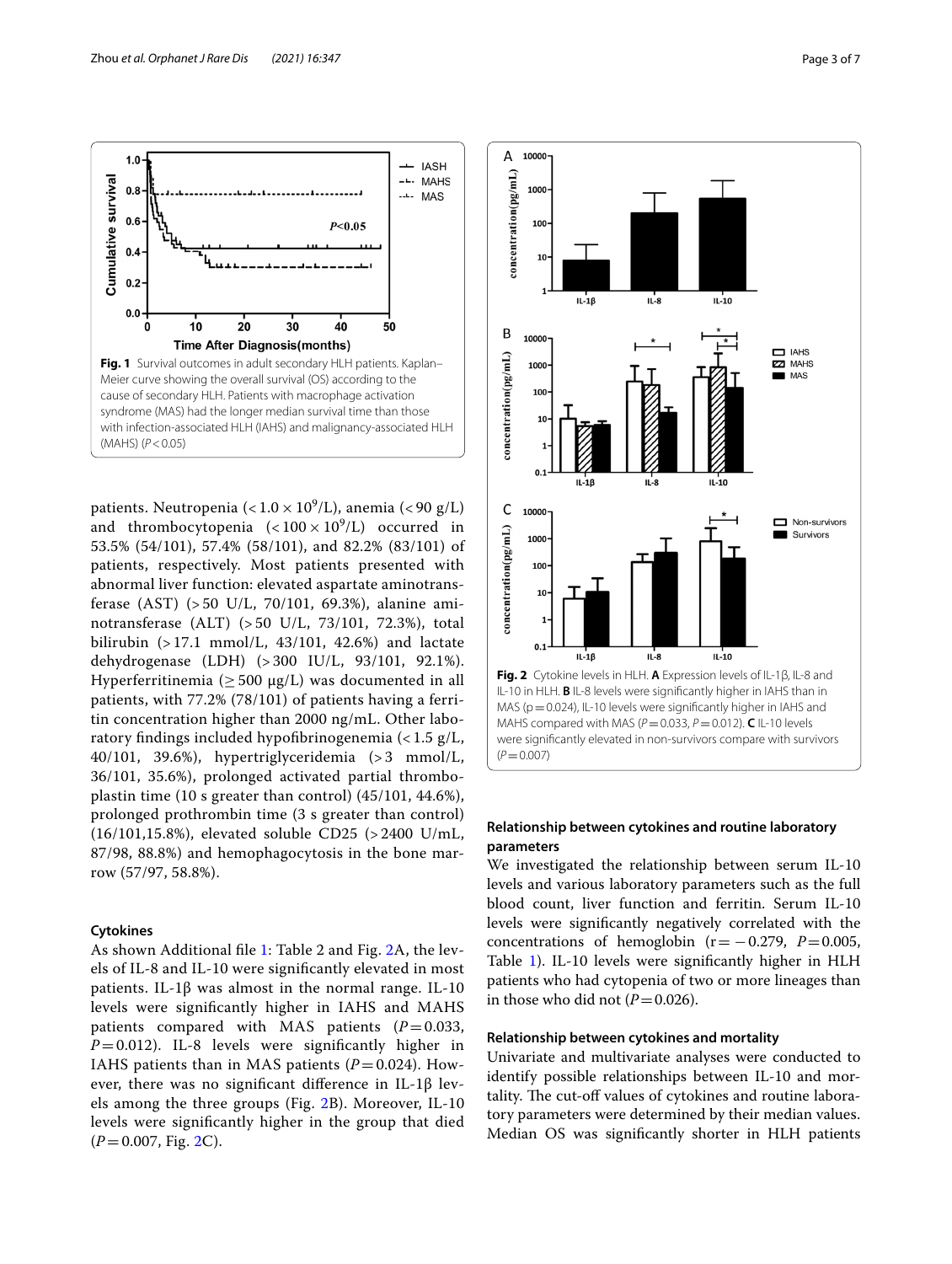| <b>Parameters</b> | <b>Correlation coefficient</b> | P        |
|-------------------|--------------------------------|----------|
| Neutrophil        | $-0.063$                       | 0.533    |
| Hemoglobin        | $-0.279$                       | $0.005*$ |
| Platelet          | $-0.113$                       | 0.261    |
| Fibrinogen        | 0.119                          | 0.238    |
| Triglyceride      | $-0.031$                       | 0.760    |
| Lactate dehydrase | $-0.053$                       | 0.600    |
| Albumin           | $-0.182$                       | 0.068    |
| Ferritin          | $-0.095$                       | 0.347    |
| $IL-1\beta$       | $-0.067$                       | 0.507    |
| $IL-8$            | $-0.036$                       | 0.725    |

<span id="page-3-0"></span>**Table 1** Relations between IL-10 and clinical parameters in HLH

\*Indicates statistically signifcant values (*P*<0.05)

with IL-10 $\geq$  129 pg/mL (3.12 months) than in those with IL-10<129 pg/mL (not reached half deaths, *P*<0.001, Fig. [3C](#page-3-1)). However, no signifcant diference in OS was observed between groups for IL-1β (Fig. [3](#page-3-1)A) and IL-8 (Fig. [3B](#page-3-1)). The Kaplan–Meier survival analysis showed that patients with IAHS or MAHS and high serum IL-10 levels had poor OS (*P*<0.001, *P*=0.001, respectively, Additional fle [1](#page-5-10): Fig. 2). In univariate survival analysis, hemoglobin < 8.2 g/dL, platelet <  $40 \times 10^9$ /L, albumin<28  $g/L$ , LDH $\geq$ 700 U/L, post-treatment ferritin > 1050 µg/L and IL-10  $\geq$  129 pg/mL were associated with a worse outcome (*P*=0.028; *P*=0.026; *P*=0.019; *P*=0.045; *P*<0.001, *P*<0.001, respectively, Table [2\)](#page-4-0). However, in the multivariate Cox model, only IL-10 and posttreatment ferritin were independent predictors of poor OS (*P*<0.001; *P*<0.001, respectively, Table [3](#page-4-1)).

#### **Discussion**

IL-10 is a pleomorphic cytokine with diverse phenotypic functions  $[11]$ . The expression of IL-10 is altered in numerous human diseases including cancer, autoimmune diseases and infammatory diseases [[12–](#page-5-12)[14\]](#page-5-13). Osugi et al. and An et al. [[15,](#page-5-14) [16](#page-5-15)] showed that serum concentrations of IL-10 increased in children with HLH and that IL-10 plays a critical role in the pathogenesis of HLH. However, the role of IL-10 in adult HLH remains unknown. The etiologic conditions associated with HLH in our cohort included rheumatic diseases in 9 patients, infections in 50 patients and malignancies in 42 patients. The most frequent triggers in our cohort were infections (49.5%) and malignancies (41.6%), which were consistent with other adult HLH cohorts that reported underlying diseases [[2](#page-5-1), [17,](#page-5-16) [18](#page-5-17)]. We demonstrated elevated serum levels of IL-10 in adult HLH patients. IL-10 levels were signifcantly higher in IAHS and MAHS patients compared with MAS patients. A



<span id="page-3-1"></span>recent study by Heper et al. [\[19\]](#page-5-18) found that systemic levels of IL-10 were useful in predicting mortality in patients with sepsis. IL-10 levels were higher in patients who died compared to those who survived. Previous studies demonstrated that patients with MAHS and IAHS had a poorer outcome compared to patients with MAS [[17](#page-5-16), [20](#page-6-0), [21\]](#page-6-1). Similar results were also observed in the present study where patients with MAS had a better outcome compared to those with other triggering conditions.

Correlation analysis revealed that IL-10 levels were closely correlated with hemoglobin levels  $(P=0.005)$ . In addition, IL-10 levels were signifcantly higher in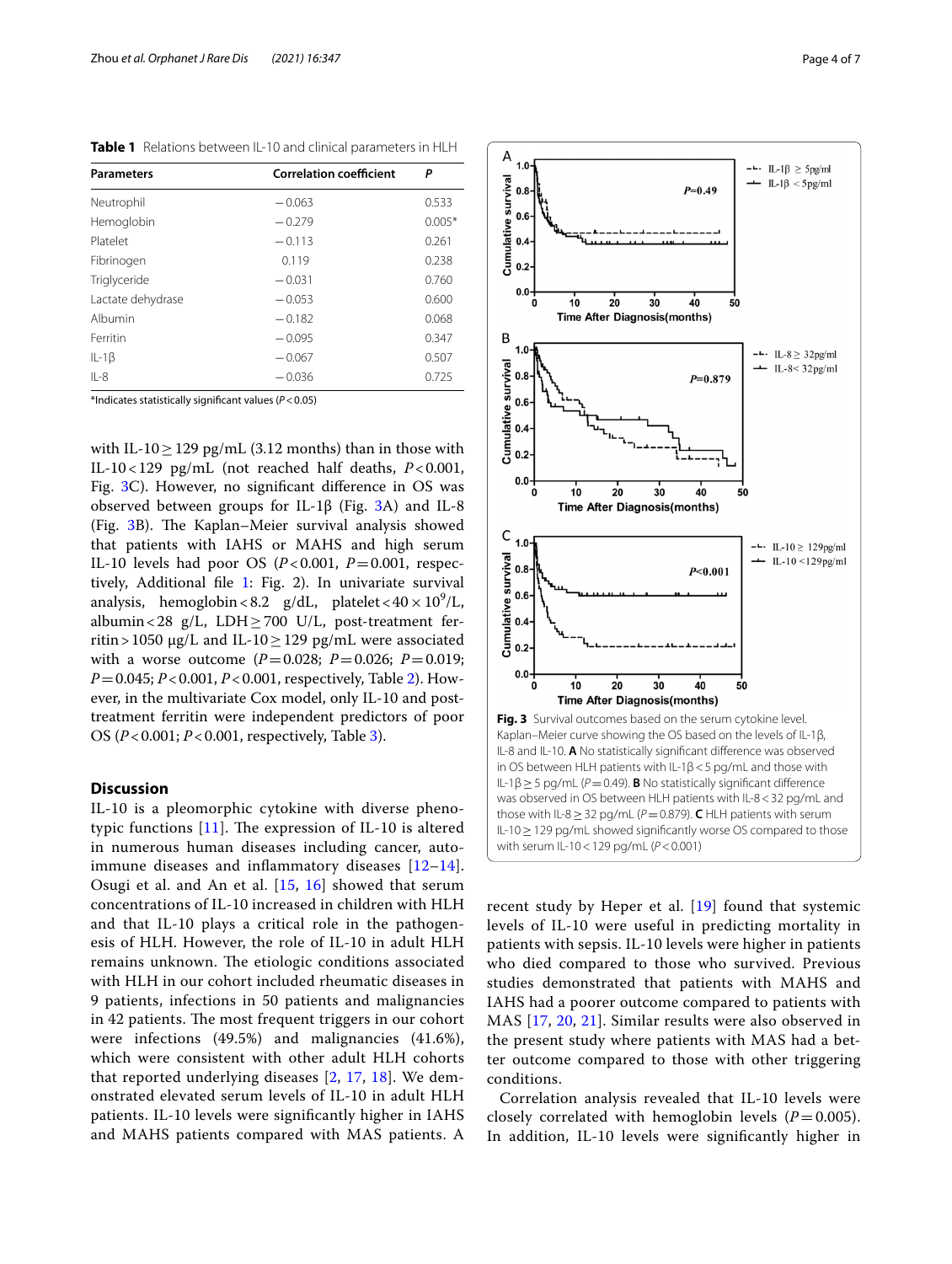<span id="page-4-0"></span>**Table 2** Univariate analysis of risk factors for OS in newly diagnosed adult HLH patients

| <b>Prognostic factor</b>                     | Overall |               |            |  |
|----------------------------------------------|---------|---------------|------------|--|
|                                              | HR      | 95%CI         | Ρ          |  |
| Hemoglobin < 8.2 g/dL                        | 1.853   | 1.069, 3.213  | $0.028*$   |  |
| Platelets $<$ 40 $\times$ 10 <sup>9</sup> /l | 1.798   | 1.072, 3.015  | $0.026*$   |  |
| Fibrinogen < 2.0 g/L                         | 0.871   | 0.520, 1.458  | 0.599      |  |
| $LDH > 700$ $IU/L$                           | 1.711   | 1.012, 2.891  | $0.045*$   |  |
| Albumin < 28 g/L                             | 2.341   | 1.148.4.775   | $0.019*$   |  |
| Triglycerides > 220 mg/dL                    | 0.997   | 0.571, 1.741  | 0.993      |  |
| Ferritin $> 2000 \mu q/L$                    | 0.663   | 0.371, 1.184  | 0.165      |  |
| Post-treatment ferritin > 1050 µg/L          | 4.964   | 2.760, 8.926  | $< 0.001*$ |  |
| $ L-1\beta \geq 5$ pg/mL                     | 1.327   | 0.650, 2.705  | 0.437      |  |
| $IL-8 \geq 32$ pg/mL                         | 1.312   | 0.780, 2.207  | 0.307      |  |
| $ L-10  > 129$ pg/mL                         | 6.736   | 3.567, 12.721 | $< 0.001*$ |  |

HR, hazard ratio; CI, confdence interval

\*Indicates statistically signifcant values

<span id="page-4-1"></span>**Table 3** Multivariate analysis of risk factors for OS in newly diagnosed adult HLH patients

| <b>Prognostic factor</b>            | ΗR    | 95% CI       |            |
|-------------------------------------|-------|--------------|------------|
| Hemoglobin < 8.2 g/dL               | 1.100 | 0.612, 1.978 | 0.750      |
| Platelets < $40 \times 10^9$ /L     | 1.589 | 0.914, 2.764 | 0.101      |
| LDH > 700 IU/L                      | 0.880 | 0.458, 1.692 | 0.702      |
| Albumin < 28 g/L                    | 1.625 | 0.779, 3.390 | 0.196      |
| Post-treatment ferritin > 1050 µg/L | 3.814 | 2.042, 7.126 | $< 0.001*$ |
| IL-10 > 129 pg/mL                   | 4.087 | 2.064, 8.090 | $< 0.001*$ |

HR, hazard ratio; CI, confdence interval

\*Indicates statistically signifcant values

HLH patients who had cytopenia of two or more lineages compared to those who did not. These results were similar to those of Yang et al. [[7](#page-5-6)] who found that IL-10 might contribute to cytopenias in pediatric patients with HLH.

Previous studies have found that adverse outcomes are more common in HLH patients with certain pretreatment laboratory fndings. A previous study in pediatric patients with secondary HLH found that severe hypoalbuminemia was an independent risk factor for 30-day mortality, and other biochemical parameters, including hemoglobin, fbrinogen and ferritin levels, did not infuence the risk of death [\[22\]](#page-6-2). In another study involving 116 children with secondary HLH, Qiong et al. [[23\]](#page-6-3) found that low neutrophil count, low albumin level, high bilirubin level and high LDH level were signifcantly associated with a high risk of early death due to HLH. However, variables such as hemoglobin level, platelet count, fbrinogen level, triglyceride level and ferritin level were not signifcantly associated with early adverse outcomes. Sameer et al. [\[24](#page-6-4)] investigated adults with secondary HLH and found that high LDH levels, low albumin levels and high ferritin levels were associated with a worse prognosis. Anna et al. [[25\]](#page-6-5) found that various parameters, including low platelet counts, low hemoglobin levels, high alanine aminotransferase levels, high bilirubin levels, low albumin levels, high ferritin levels and low fbrinogen levels, were predictive of survival outcomes in adults with non-malignancy associated secondary HLH. Moreover, Zhou et al. [\[26](#page-6-6)] found that post-treatment serum ferritin  $\geq 1050 \mu g/L$ may serve as an independent prognostic biomarker in adult HLH patients. Similar to previous studies, we found that low hemoglobin level  $\langle$  < 8.2 g/dL), low platelet counts ( $<$  40  $\times$  10<sup>9</sup>/L), low albumin concentrations (<28 g/L), high LDH levels ( $\geq$  700 U/L) and high post-treatment serum ferritin levels ( $\geq$  1050 µg/L) were associated with poor survival.

Cytokines have been shown to play important roles in the development of HLH [[4\]](#page-5-3). Some cytokines were found to be correlated with prognosis of HLH. In a retrospective study of 155 patients, Lu et al. [\[27](#page-6-7)] demonstrated that IL-6, which contributes to acute systemic infammatory response syndrome [\[28](#page-6-8)], was an independent negative predictor of HLH. Recent studies have indicated that IL-10 levels may be associated with adverse outcomes in pediatric HLH. Tang et al. [[29\]](#page-6-9) showed that signifcantly increased IL-10 was an early, specifc and adverse prognostic risk factor for childhood HLH. Luo et al. [[8\]](#page-5-7) found that elevated IL-10 levels at diagnosis were independent prognostic factors for predicting death in children with HLH. Earlier this year, based on a small-sample study, Li et al. [[30](#page-6-10)] showed that IL-10 was an important risk factor for early death in patients with sHLH. More interesting, they reported that high levels of IL-10 ( $\geq$  16.73 pg/ mL) predicted worse prognosis of sHLH. In the present study, we found that the level of IL-10 was higher in patients with poor survival. In addition, patients with IL-10<129 pg/mL had longer OS compared to those with IL-10 $\geq$ 129 pg/mL regardless of the underlying etiologies, suggesting that high IL-10 levels were associated with mortality in adult HLH patients. Furthermore, a high serum IL-10 level was an independent risk factor for poor OS in adult HLH patients. However, unlike posttreatment serum ferritin, serum IL-10 levels can be used for prognostic evaluation before therapy.

It is well known that IL-10 mainly acts as a negative immune regulator in numerous diseases [[11\]](#page-5-11), as it inhibits the production of infammatory mediators [[31\]](#page-6-11). Our data suggest a possible role of IL-10 as an independent prognostic biomarker in adult HLH patients. Because HLH is a hyperinfammatory syndrome, we hypothesize that a regulatory feedback loop exists through which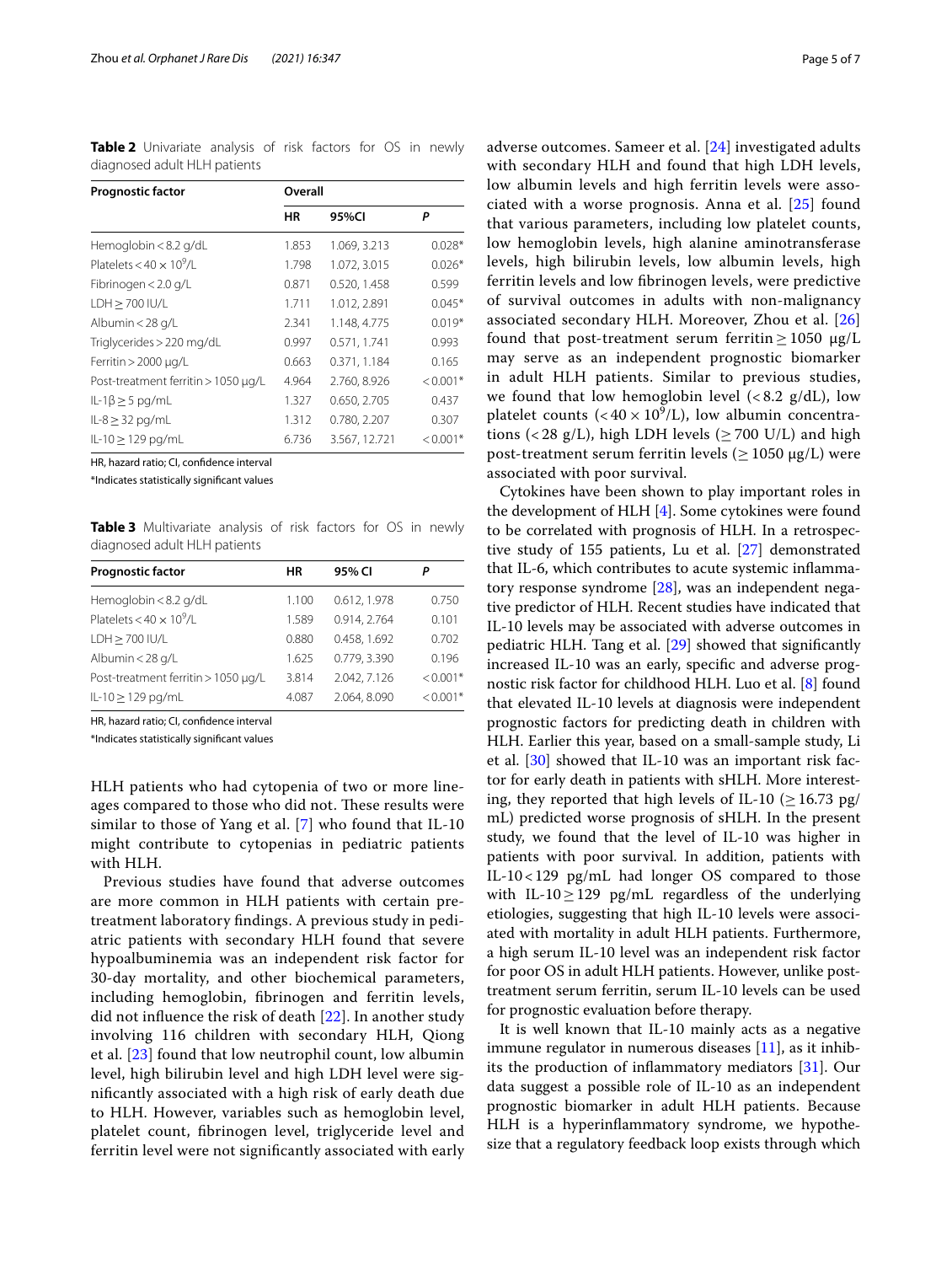pro-infammatory cytokines upregulate the anti-infammatory cytokine IL-10 in HLH. Therefore, IL-10 may act as an 'alarm hormone', which refects disease severity in HLH.

There are several limitations in the present study. First, it is a single center, retrospective cohort study. There were missing clinical data and patients who were lost to follow-up. Second, the study does not include cytokines such as IL-6, TNF- $\alpha$  and IFN-γ, which may also be potential prognostic indicators in HLH. Third, the relatively small number of patients might introduce a bias in our results. Therefore, further prospective multicentre studies with larger sample sizes are needed to validate our fndings.

## **Conclusions**

Our study suggests that elevated IL-10 ( $\geq$  129 pg/mL) at diagnosis may be used as an independent prognostic marker in adult HLH patients to guide treatment strategies.

## **Supplementary Information**

The online version contains supplementary material available at [https://doi.](https://doi.org/10.1186/s13023-021-01973-4) [org/10.1186/s13023-021-01973-4](https://doi.org/10.1186/s13023-021-01973-4).

<span id="page-5-10"></span>**Additional fle 1: Table S1.** Demographic, laboratory data and HLH manifestations. **Table S2**. The expressions of cytokines in patients with HLH. **Figure S1**. Flowchart of patient recruitment and classifcation. **Figure S2**. Performance of serum IL-10 in patients with various etiologies. (A). Infection-associated HLH patients with high serum IL-10 levels showed signifcantly worse OS than those with low serum IL-10 levels (*P* < 0.001). (B). Malignancy-associated HLH patients with high serum IL-10 levels showed signifcantly worse OS than those with low serum IL-10 levels (*P*  $= 0.001$ 

#### **Acknowledgements**

We thank all of the patients and their families for their participation in this research.

#### **Authors' contributions**

ZY designed and performed the research, and also interpreted the data and drafted the manuscript; KF, WS, YM, XY, KJ and TS collected the clinical data; LF designed the study, analyzed and interpreted the data, and approved the fnal manuscript. All authors read and approved the fnal manuscript.

#### **Funding**

This work was fnancially supported by grants from the National Natural Science Foundation of China (81960043), National Natural Science Foundation of Jiangxi Province (20192ACB20030, 20202BAB216011) and Science Program of Health Commission of Jiangxi Province (20165171, 20203111).

#### **Availability of data and materials**

The data used to support the fndings of this study are available from the corresponding author upon request.

## **Declarations**

#### **Ethics approval and consent to participate**

The study was approved by the institutional ethics committees (No. 2020-ME-095), and informed consent was obtained from all patients.

#### **Consent for publication**

Not applicable.

#### **Competing interests**

The authors declare no competing fnancial interests.

#### **Author details**

<sup>1</sup> Center of Hematology, The First Affiliated Hospital of Nanchang University, Nanchang 330006, Jiangxi, China. <sup>2</sup>Institute of Hematology, Academy of Clinical Medicine of Jiangxi Province, Nanchang 330006, Jiangxi, China.

Received: 16 January 2021 Accepted: 19 July 2021 Published online: 04 August 2021

#### **References**

- <span id="page-5-0"></span>1. Skinner J, Yankey B, Shelton BK. Hemophagocytic lymphohistiocytosis. AACN Adv Crit Care. 2019;30(2):151–64.
- <span id="page-5-1"></span>2. Birndt S, Schenk T, Heinevetter B, Brunkhorst FM, Maschmeyer G, Rothmann F, et al. Hemophagocytic lymphohistiocytosis in adults: collaborative analysis of 137 cases of a nationwide German registry. J Cancer Res Clin Oncol. 2020;146(4):1065–77.
- <span id="page-5-2"></span>3. Bhatt NS, Oshrine B, An TJ. Hemophagocytic lymphohistiocytosis in adults. Leuk Lymphoma. 2019;60(1):19–28.
- <span id="page-5-3"></span>4. Wegehaupt O, Wustrau K, Lehmberg K, Ehl S. Cell versus cytokinedirected therapies for hemophagocytic lymphohistiocytosis (HLH) in inborn errors of immunity. Front Immunol. 2020;11:808.
- <span id="page-5-4"></span>5. Iyer SS, Cheng G. Role of interleukin 10 transcriptional regulation in infammation and autoimmune disease. Crit Rev Immunol. 2012;32(1):23–63.
- <span id="page-5-5"></span>6. Rutz S, Ouyang W. Regulation of interleukin-10 expression. Adv Exp Med Biol. 2016;941:89–116.
- <span id="page-5-6"></span>7. Yang SL, Xu XJ, Tang YM, Song H, Xu WQ, Zhao FY, et al. Associations between infammatory cytokines and organ damage in pediatric patients with hemophagocytic lymphohistiocytosis. Cytokine. 2016;85:14–7.
- <span id="page-5-7"></span>8. Luo ZB, Chen YY, Xu XJ, Zhao N, Tang YM. Prognostic factors of early death in children with hemophagocytic lymphohistiocytosis. Cytokine. 2017;97:80–5.
- <span id="page-5-8"></span>9. Risma KA, Marsh RA. Hemophagocytic lymphohistiocytosis: clinical presentations and diagnosis. J Allergy Clin Immunol Pract. 2019;7(3):824–32.
- <span id="page-5-9"></span>10. Song EJ, Lee CW, Jung SY, Kim BN, Lee KS, Lee S, et al. Prognostic impact of skeletal muscle volume derived from cross-sectional computed tomography images in breast cancer. Breast Cancer Res Treat. 2018;172(2):425–36.
- <span id="page-5-11"></span>11. Neumann C, Scheffold A, Rutz S. Functions and regulation of T cellderived interleukin-10. Semin Immunol. 2019;44:101344.
- <span id="page-5-12"></span>12. Kany S, Vollrath JT, Relja B. Cytokines in infammatory disease. Int J Mol Sci. 2019;20(23):6008.
- 13. Ouyang W, Rutz S, Crellin NK, Valdez PA, Hymowitz SG. Regulation and functions of the IL-10 family of cytokines in infammation and disease. Annu Rev Immunol. 2011;29:71–109.
- <span id="page-5-13"></span>14. Wang X, Wong K, Ouyang W, Rutz S. Targeting IL-10 family cytokines for the treatment of human diseases. Cold Spring Harb Perspect Biol. 2019;11(2):a028548.
- <span id="page-5-14"></span>15. Osugi Y, Hara J, Tagawa S, Takai K, Hosoi G, Matsuda Y, et al. Cytokine production regulating Th1 and Th2 cytokines in hemophagocytic lymphohistiocytosis. Blood. 1997;89(11):4100–3.
- <span id="page-5-15"></span>16. An Q, Hu SY, Xuan CM, Jin MW, Ji Q, Wang Y. Interferon gamma and interleukin 10 polymorphisms in Chinese children with hemophagocytic lymphohistiocytosis. Pediatr Blood Cancer. 2017;64(9):e26505.
- <span id="page-5-16"></span>17. Li F, Yang Y, Jin F, Dehoedt C, Rao J, Zhou Y, et al. Clinical characteristics and prognostic factors of adult hemophagocytic syndrome patients: a retrospective study of increasing awareness of a disease from a singlecenter in China. Orphanet J Rare Dis. 2015;10:20.
- <span id="page-5-17"></span>18. Wang YN, Wang Z, Wu L, Cen XN, Li BT, Ning F, et al. A multicenter retrospective analysis of diagnosis and treatment of 72 hemophagocytic syndrome patients. Zhonghua Xue Ye Xue Za Zhi. 2009;30(12):793–8.
- <span id="page-5-18"></span>19. Heper Y, Akalin EH, Mistik R, Akgöz S, Töre O, Göral G, et al. Evaluation of serum C-reactive protein, procalcitonin, tumor necrosis factor alpha, and interleukin-10 levels as diagnostic and prognostic parameters in patients